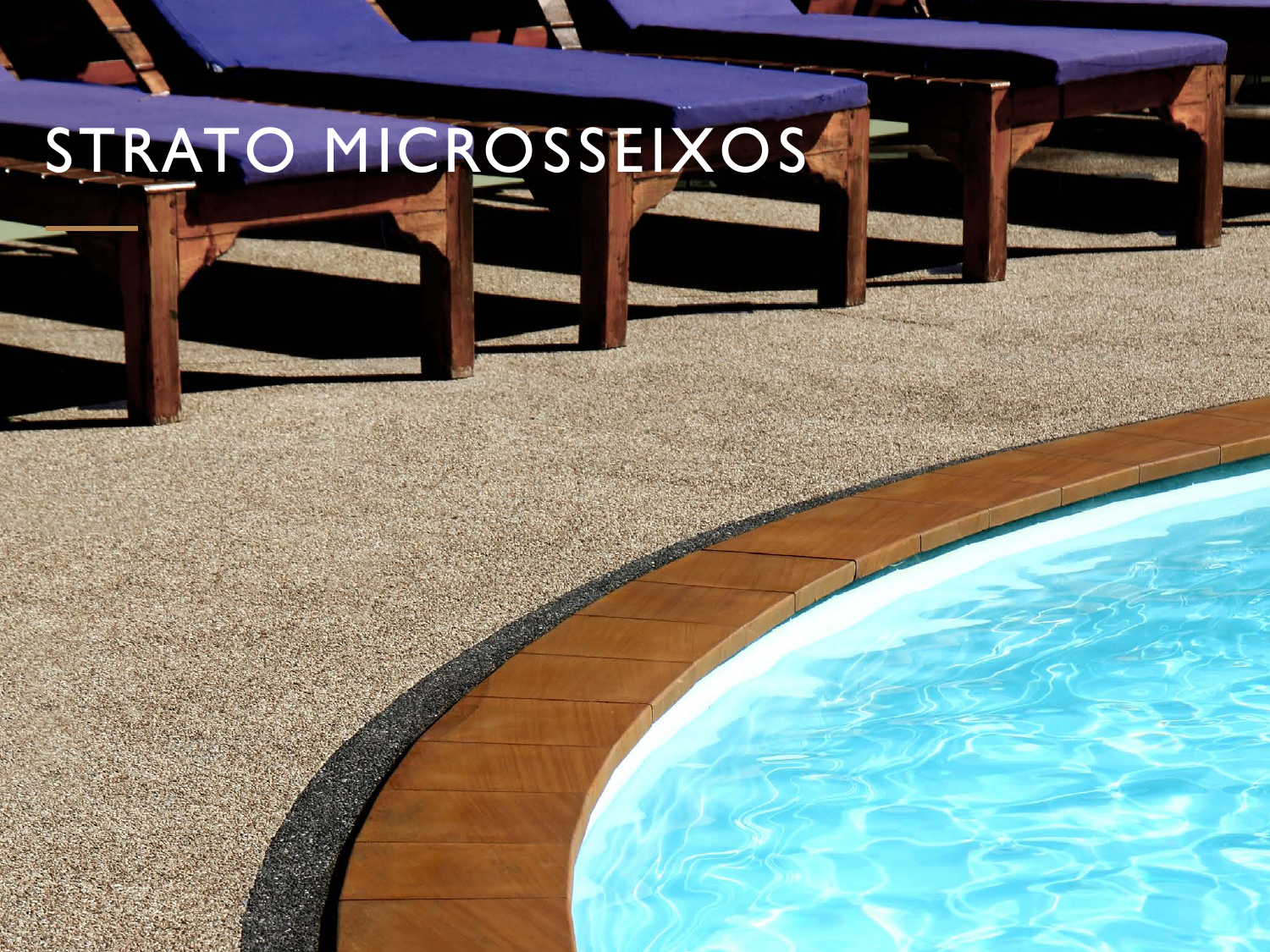# STRATO MICROSSEIXOS

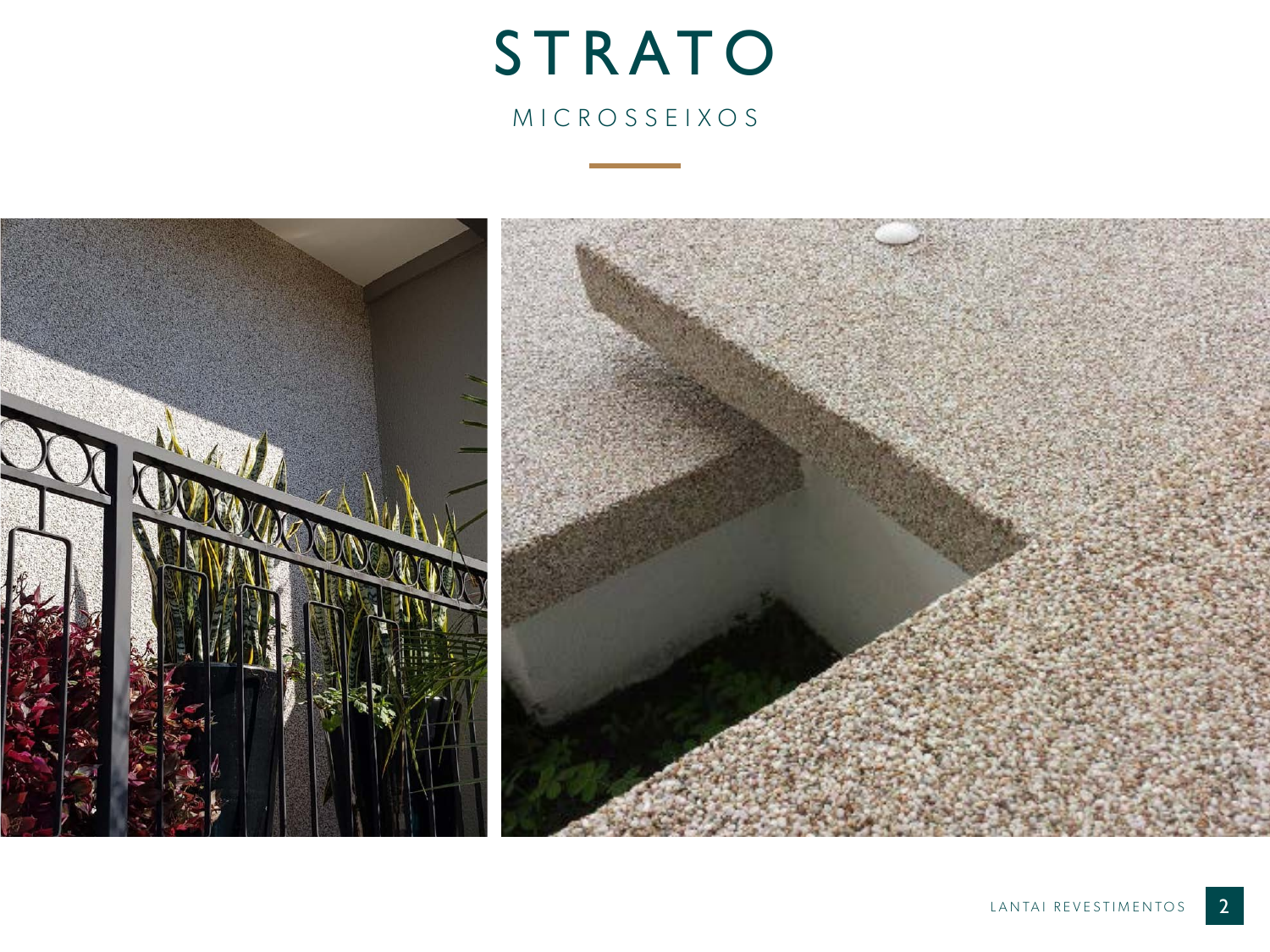



## M I C R O S S E I X O S STRATO BRANCO



### MICROSSEIXOS STRATO CINZA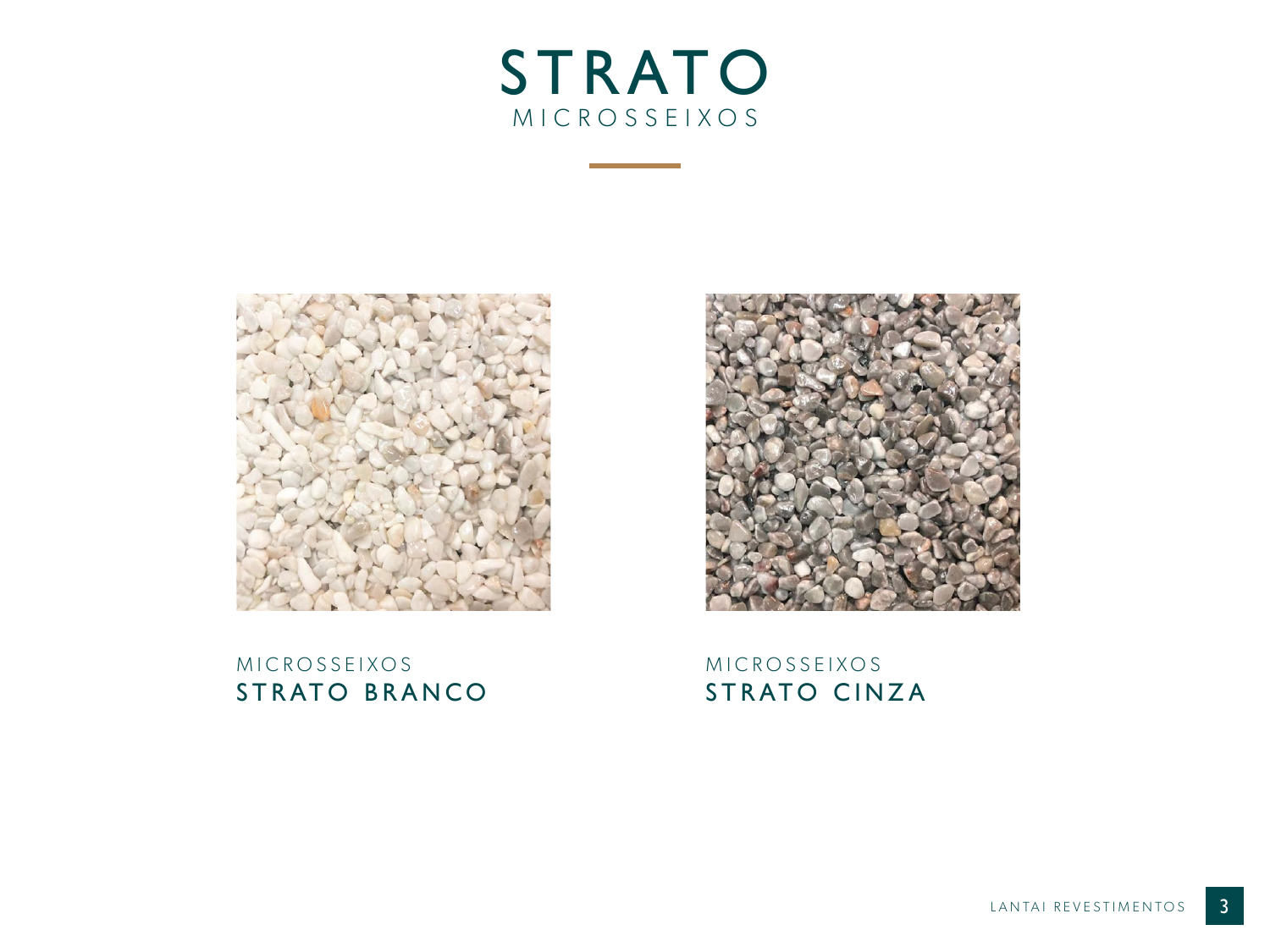



### MICROSSEIXOS STRATO BEGE



MICROSSEIXOS STRATO PRETO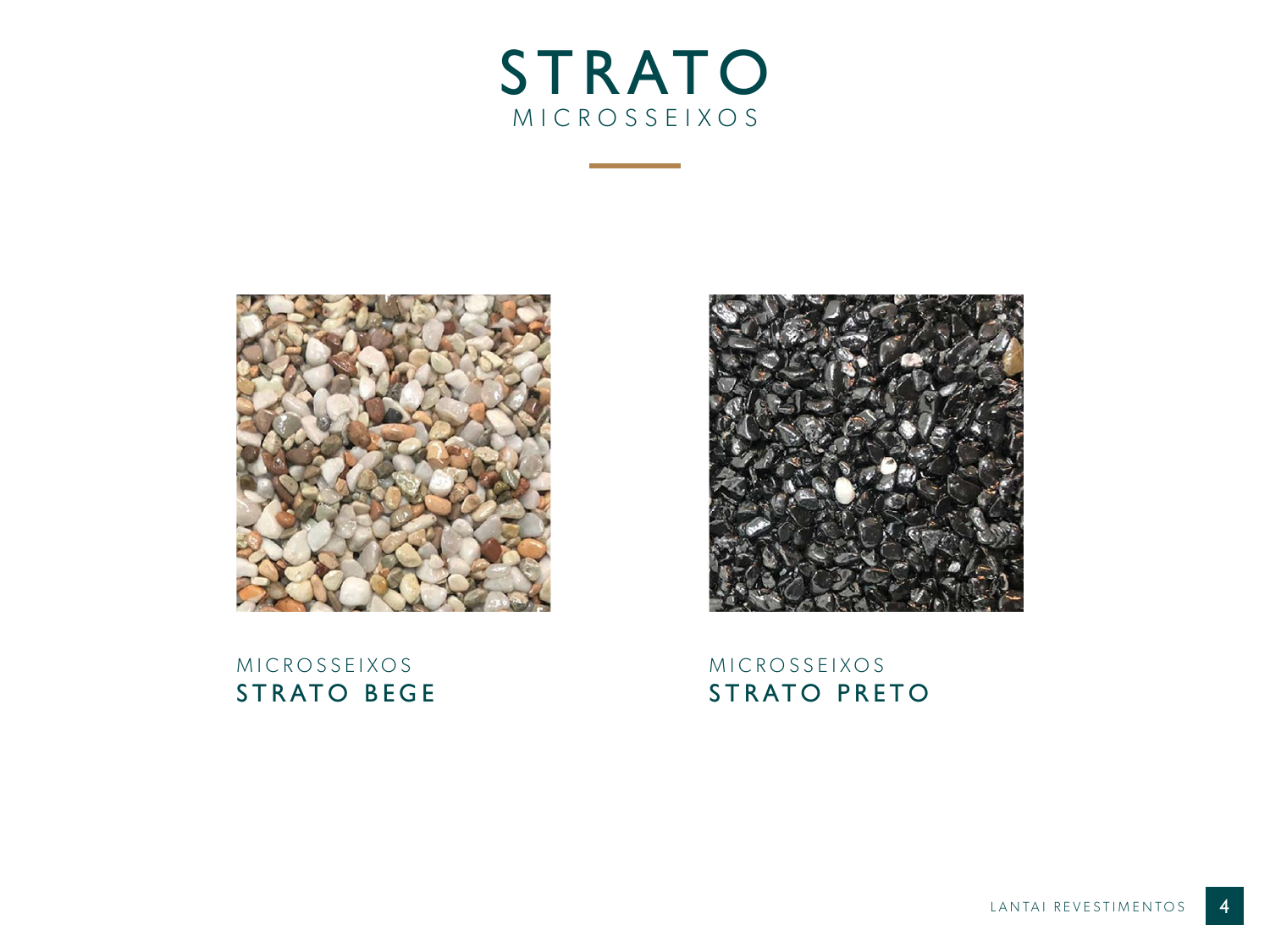



Peso do balde: 30 kg Rendimento: 2,3 m²